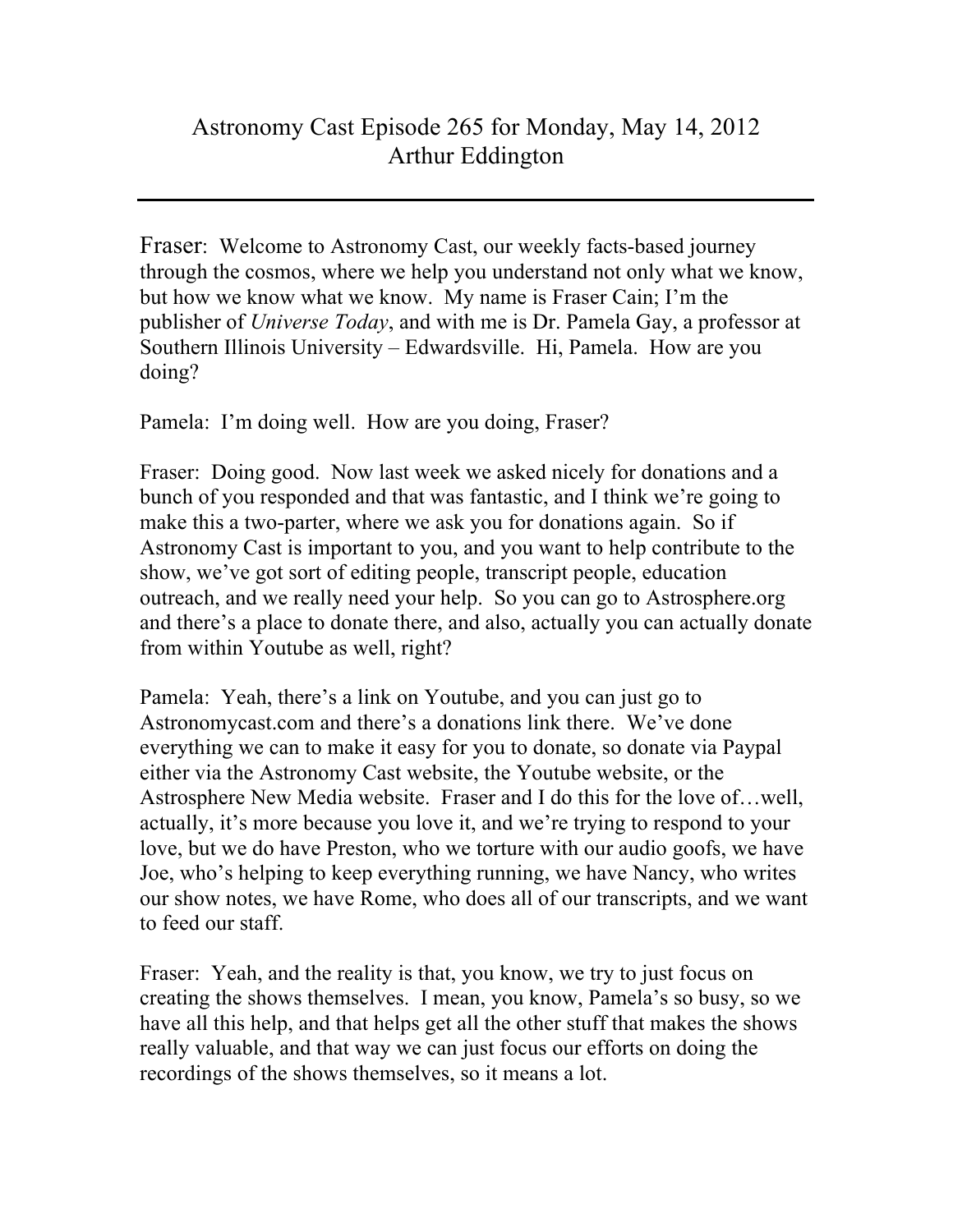Pamela: So thank you in advance.

Fraser: Thank you very much.

Pamela: Donations tax deductible in the United States where law allows.

Fraser: Yeah! Use it as a tax write-off. Alright, so let's get rolling.

[advertisement]

Fraser: So we can thank Arthur Eddington for much of our current understanding of stars. He provided some of the breakthrough concepts that explain what is really going on in there deep in the hottest places in the Universe, and sadly, the spacecraft with his name wasn't so successful. This episode is going to be great. He's a fantastic scientist (one of my favorites), and yet we're breaking our trend, which is that we do these two-part episodes.

Pamela: Well, we're only sort of…

Fraser: I know. I know, but normally we do scientist, and the spacecraft that was named after them, and in this case we are going to do scientist and the spacecraft that was named after him, but…

Pamela: The spacecraft doesn't warrant its own show, it's kind of a footnote. It's a failed… NASA sometimes breaks its own rules, and ESA unfortunately, doesn't have this rule, and the rule is: you give the spacecraft a really dumb name until it launches. So for instance, you had GLAST, which I don't even remember what GLAST stood for other than gamma-ray large something something telescope…

Fraser: Array survey telescope, or something…yeah.

Pamela: Right, so GLAST was a really cool acronym. GLAST launched; they renamed GLAST Fermi. Fermi is a great name, commemorates a great scientist. We've worked really hard to limit the scientists we discuss, based on they've historically changed the world enough that they have a mission named after them. Well, one of the things that unfortunately happens is that occasionally names get removed from the list of spacecraft because they've been used, and then their mission never launched. And this wasn't the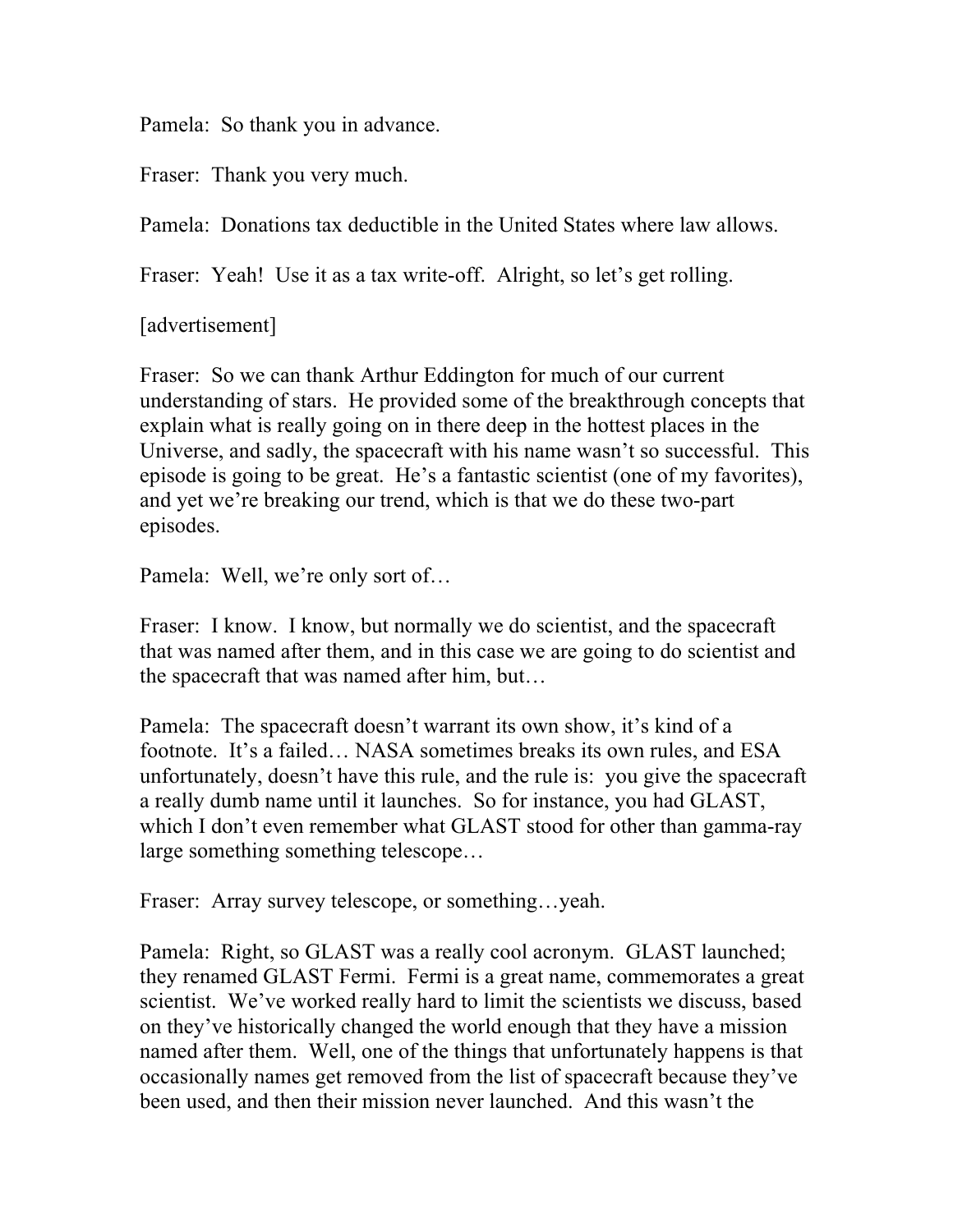scientist's fault, so were going to commemorate and celebrate Eddington for being a cranky guy, whose mission didn't get launched -- and it's not his fault.

Fraser: It's not his fault. We'll provide a little more information about that by the end of the show, but why don't we go back around and then talk about Arthur Eddington. So who was Arthur Eddington?

Pamela: He was a British scientist at the turn of the last century. He had an interesting upbringing. His father died when he was quite young, and he ended up pretty much being raised by his mother and sister, and selfeducated at home for a while, eventually ended up going to school, getting scholarships to go to college, studied the sciences, eventually got scholarships, studied physics, went on and got his PhD. And throughout all of his upbringing, he was raised with a Quaker pacifist upbringing, and the reason I bring this up is because, as a Quaker, he, on one hand, was a conscientious objector to World War I, and escaped serving in any of the different ways they had scientists serving in WWI in Great Britain, but at the same time, as a pacifist, he is known for his academic arguments with folks, so there's this wonderful juxtapositioning, and conscientious objector to WWI, which I'm totally fine with, but also being the guy who got into these huge debates in the literature over how stars are supported or not, depending on who he was arguing with.

Fraser: And so he was one of those people that just couldn't let an argument go, right?

Pamela: I… he couldn't. I know. I've worked with the type.

Fraser: I might be the type.

Pamela: Science is filled with them. There's different debates that you know won't end until the dude dies, and unfortunately, with Eddington, he was the dude that we had to wait die.

Fraser: So he had a cranky, cantankerous personality, he would argue to the death about the things that he believed in, but at the same time, didn't want to pick up a gun. I can dig that. I'm totally fine with that. So then, what was his background?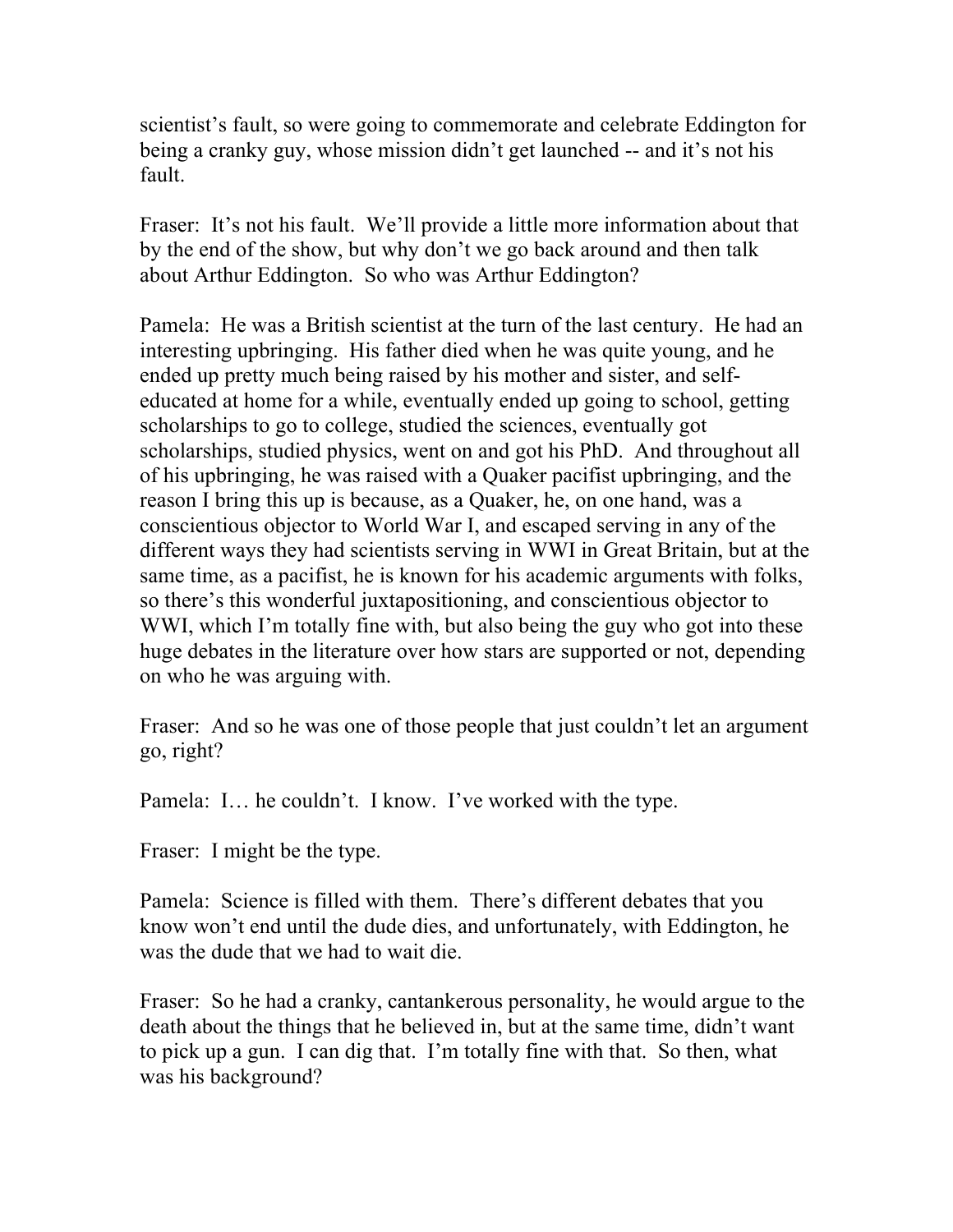Pamela: [laughing] He was a scientist who had a very, very strong mathematical background, and not all astronomers are strong mathematicians, some are very good observationalists, some are very good with computer science – I tend to be on those two sides, but he was amazing with both the mathematics, and he could also do observations when he needed to. So he really started to make a name for himself in how he looked at stars and the ability of stars to support themselves because he went from looking at…there's sepheid pulsating variable stars, and the fact that they're pulsating was kind of a new and novel idea when Eddington was doing his work at the beginning of the 1900s. And he was trying to figure out how do you get giant luminous stars that vary in brightness, and the idea of them being binary stars was something that kept coming up over and over and over again, but when he looked at, well, how big would the orbit have to be to make everything make sense, he realized that the stars had to be bigger than the orbit of the binary, and you can't end up with a star causing an eclipsing binary if it's orbiting inside the star that's being…it just didn't work. So he came with the notion: "Well, maybe stars are supported in a way we hadn't thought about before," and it's kind of hard to imagine, but when he was working in the early 1900s, we hadn't figured out how stars worked yet. People were still considering, well, are they supported via heat? Is it simply that ideal gas law, and they're hot due to some sort of chemical burning? And so everything was using the ideal gas law, and that was kind of the right track, but the notion that light pressure, radiation pressure played a role wasn't there. The idea that it wasn't chemical burning, it was nuclear burning that was going on was an idea that didn't even exist.

Fraser: Hmm. So before Eddington even had a deep think about it, they actually thought there was some kind of chemical reaction going on inside stars?

Pamela: People actually did calculations on the basis of, well, what if stars were made of coal? How long would they last? In other similar chemical ideas…

Fraser: It wouldn't.

Pamela: Yeah, it was basically along those lines of: Let's imagine that stars are composed of the most efficient fuels known at that time. And different people did all sorts of different calculations, and you couldn't get stars that lasted nearly long enough to even match....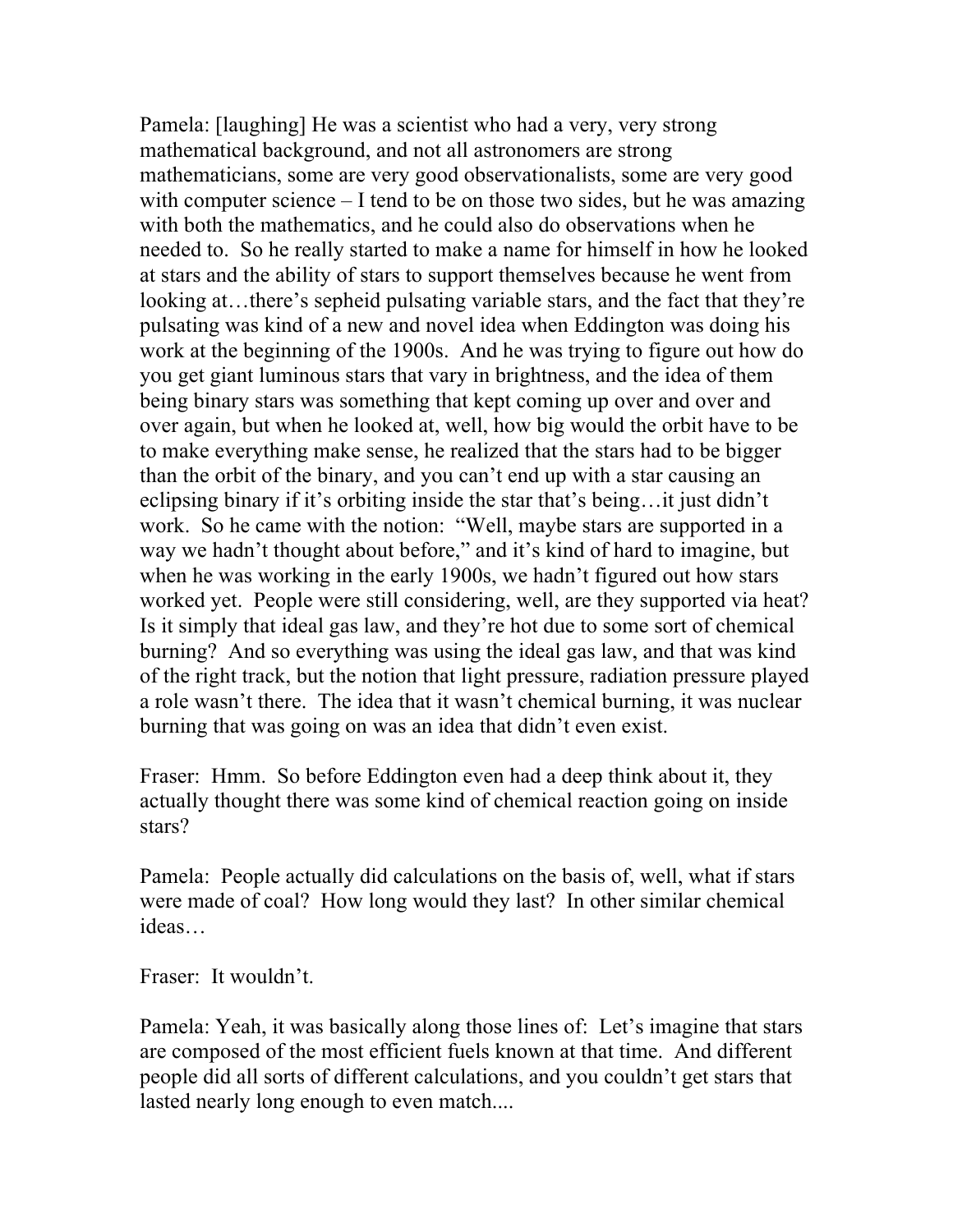Fraser: Big ball of gasoline...

Pamela: Yeah, and they couldn't match the geological records. Stars were all far too young, and it was very confusing. And the whole idea now of pulsating stars – couldn't make any sense out of that one. And so Eddington came along and he added in the idea of radiation pressure, and without having a physical explanation for the radiation pressure, he started devising from first principles ways of looking at how the different forces have to balance one another to have gravity crushing in and radiation pushing outward to balance the star, and he got equations that worked. He could model stars, he could explain the relationships between mass and luminosity, and he had no physical explanation for it. It was this beautiful work, sort of along the lines of what Kepler did in planetary orbits many centuries earlier, where there was a problem, there was observation, and he matched the observation, and then it took others to come along and explain the physics.

Fraser: Right, so he knew…he could come up with an idea that matched what he was seeing, but they still had no idea what would be causing such a thing.

Pamela: Yeah.

Fraser: But, I mean, this concept of radiation pressure… I mean, there was a lot of work being done on quantum physics on Relativity all that time, so a lot of that must have started to inform his thinking.

Pamela: It was informing his thinking, and what's really interesting is a lot of what he did initially started out with him and Russell (of the H-R diagram) basically debating how these giant stars supported themselves, trying to explain the velocity seen in the spectral lines. And it was out of his conversations with Russell that he was able to develop his theories, and Russell would say, "but did you think of…?" and Eddington would absorb these ideas until his theories really started to be able to match what was being observed, and what was kind of awesome is as Eddington thought through the quantum mechanics, and thought through how light and matter interact with one another, he started to take into account things like, "Well, maybe part of what's able to drive these pulsating variable stars is changing opacities in the outside of the star," and so even while they still didn't fully understand nuclear fission and fusion, he was able to start thinking through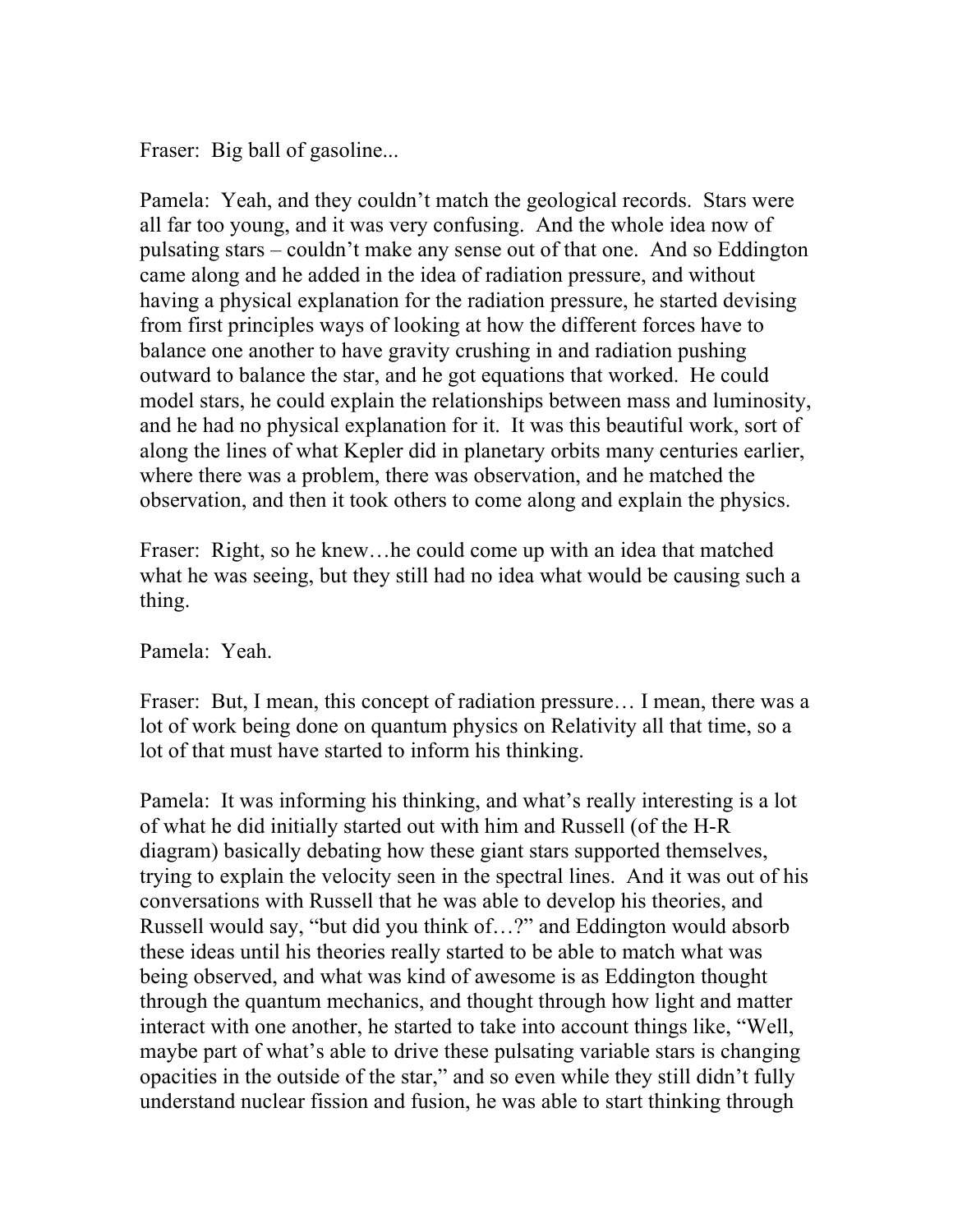things like "well maybe if you change the opacity in the outside of the star so suddenly the light can't push through the outer atmosphere, you'll be able to build up energy, and this will drive the pulsation be changing the opacity." So Eddington was actually one of the first people to figure out: how do you make stars pulsate? He was one of the first people to develop working models for the atmospheres of stars, and he was actually the one that Chandra Sekhar worked with while he was doing his early research and that's where the ironies start to crop in.

Fraser: Right, and so you can imagine this understanding, right, that light is pushing out from the interior of the star, and it's hitting this, I guess, this opaque layer and that's almost billowing it out like a balloon, and then the opacity is changing, and it's almost like it's releasing that…that light is now able to escape, and it changes…it would even change the size and shape of the star dramatically in a very short period of time, and then it would build back up again, right?

Pamela: And so what actually ends up happening is you have these large stars, and as they expand out, they cool, and they eventually get large enough and cool enough that the helium atoms (or whichever atoms are responsible in a given star) de-ionize. So they reach out and they grab all of their electrons, and when they grab all of their electrons, they suddenly become more opaque. So this changes the opacity of the star, and the way it works is when it gets too big, it becomes more transparent, it's able to collapse down; when it collapses back down, it heats up, it ionizes, traps the energy again until that gives it a kick, and part of the kick that it gets is that moment when the helium ionizes, there's extra energy released in that process, or it's the interplay between when things are ionized and when things aren't ionized that's causing this extra kick.

Fraser: I've got an analogy. You know, if you've ever taken a hair dryer and you put a ping pong ball on top of it, you turn on the hair dryer, and the ping pong ball kind of floats up in front of it, and then you turn off the hair dryer and the ping pong ball falls down, and then you turn it back on it floats back up. But the point being, you find that balance between the thrust of the air from the dryer, and gravity pulling it back down, and you turn that source of thrust off, and then -- boom! the ping pong ball will drop again.

Pamela: This is a lot more like one of those little bobbing birds that you can get at science museums.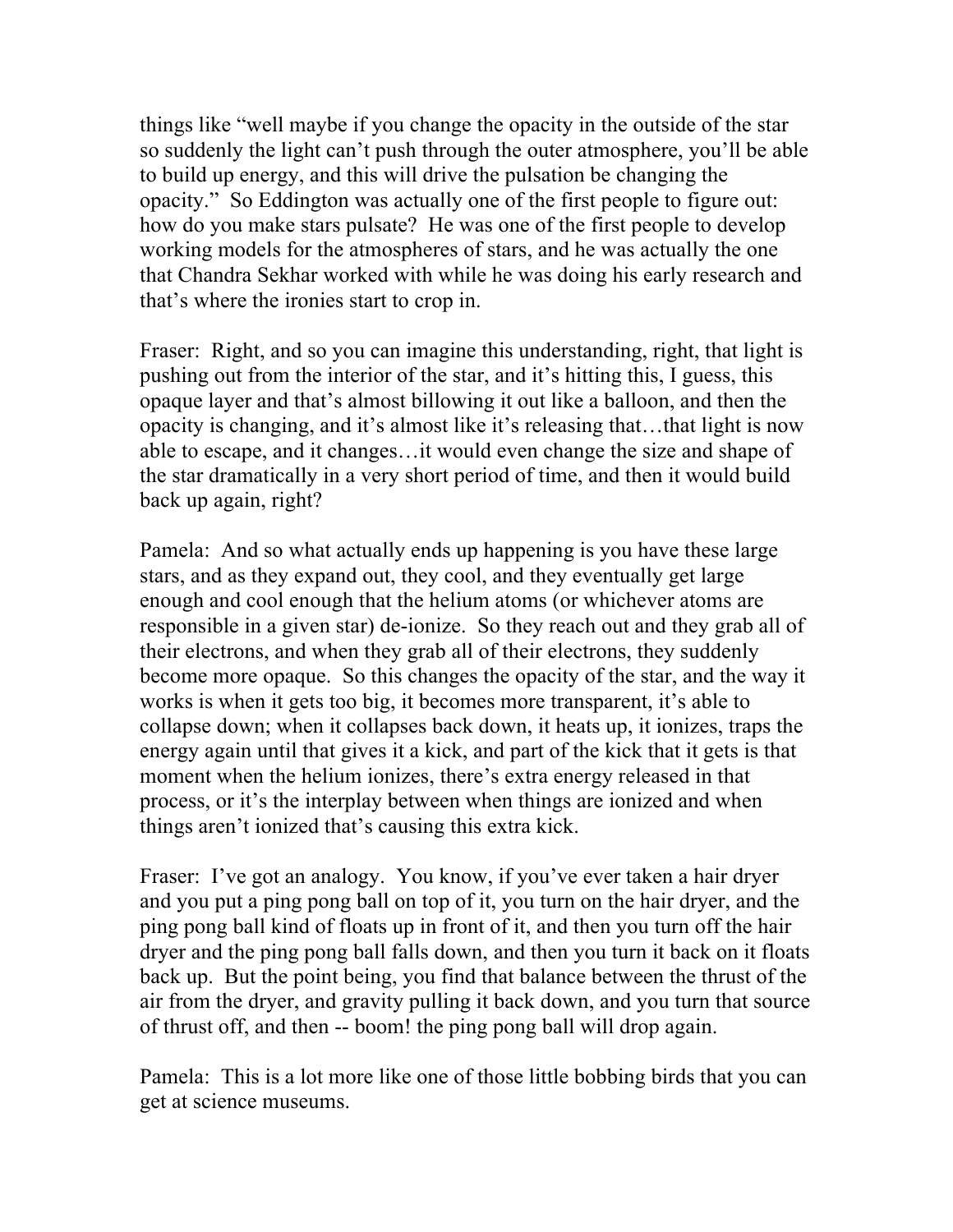Fraser: Yeah, yeah – "it's drinking the water!"

Pamela: It's drinking the water, and eventually gets enough stuff in it that it changes, empties, bobs forward, and it's much more similar to that bobbing bird in all reality.

Fraser: So let's get back to Eddington here because I think we're going to get too off course here with the science. So he had come up with this idea…how was this idea received by the scientific community?

Pamela: Over time, it was gradually accepted. Initially, it was problematic because he put forward an idea that there was really no physics to support. There was just a lot of light pressure supporting stars, and nothing supporting the light pressure, but over time, as he was able to incorporate in people's arguments, as he was able to say, "well, what about this," as he was able to reproduce the mass-luminosity relationships that were seen, and as people figured out fusion and fission in stars as all of these things came together throughout all of the development of astrophysics – because this was the time when astronomy started to split so that we had people that were doing just plain observational astronomy, which is awesome, but were also delving into the astrophysics and explaining the "hows" and "whats" that were driving the things that were observed, as all of the astrophysics developed, his theories gained detail, gained prominence, and are now part of how we understand how stars work.

Fraser: And so he was working on this, and I guess, this is where he gained his reputation for being a bit of a crank, or not a crank in the sort of scientific way, but crank-y. He was a debater, right? He had a fairly famous relationship with Chandra Sekhar.

Pamela: Well, and Jeans as well, and it was Jeans that…here's the funny part, we have Jeans, who's another big pillar of astro-physics at the time, he was one of the ones who helped define how gas clouds collapse to form stars. The Jeans in stability and so many other wonderful things, and gas laws, and Jeans was just like "No, you do not have a physical basis for what you're saying," and so the two of them had this fabulous debate going on in the literature that boiled down to Eddington saying, "But it works!" and Jeans saying "But you don't have a basis!"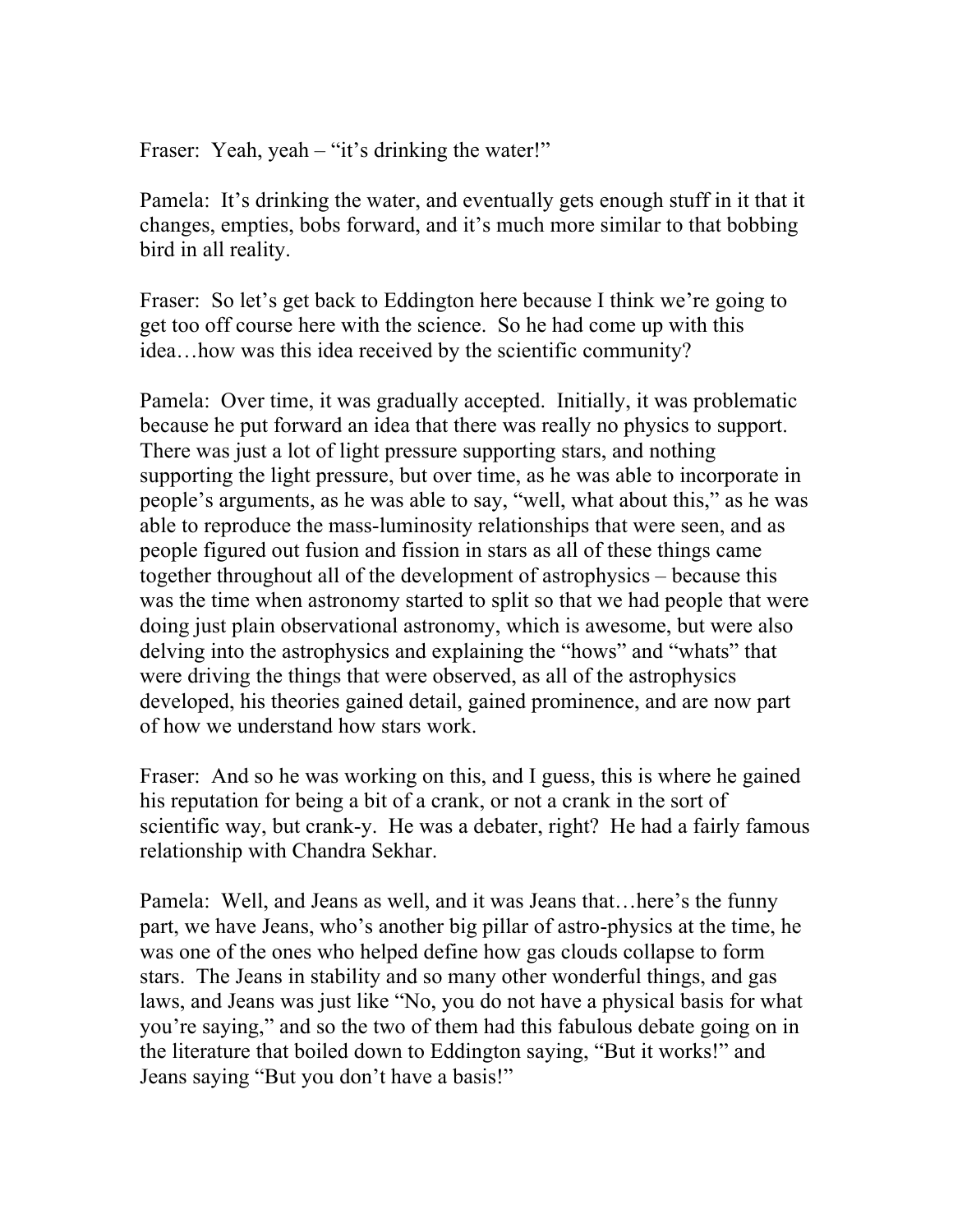Fraser: "That's a fantastic theory, but we all know that coal can't generate that amount of light pressure," right?

Pamela: Yeah, it wasn't quite that, but yeah, it was along those lines. And so it started with you have Eddington vs. Jeans going back and forth, and then poor Chandra, poor Chandra was a student. He was brilliant – probably one of the most brilliant scientists of his age, and it's a pity that Einstein so overshadowed him in the public because Chandra Sekhar really could have been an amazing role model as well. Chandra on the way to England to go to graduate school, pretty much sorted out that when stars begin to run out of nuclear fuel (this is working later on after people have begun to understand the nuclear processes inside of stars), when they run out of fuel to generate the light pressure to support the outer parts of the star, the star collapses. When the star collapses, you end up with everything under vast amounts of pressure, and as he ran through the math, he realized that there's a certain point where what's left (that white dwarf star that's created when a Sun-type star collapses), the electrons in the star are packed so closely together they no longer act like a normal gas. They in fact become what's called an degenerate electron gas, a relativistically degenerate gas. Suddenly the Pauli exclusion principle no longer applies in the same way, all the things you learned in first year chemistry go out the window, math becomes both much harder to understand and much easier to do, and he realized all of this on the boat, and then he realized while he's on his way to graduate school that at a certain mass, that degenerate electron gas is no longer able to support itself anymore, and in fact, something needs to happen. And this led to the ideas of a neutron stars, this led to the ideas of black holes, all of these things derived out of this notion that when gas is put under a certain pressure, it just sort of goes, "No," and something has to radically change.

Fraser: But without that... light pressure is really the key, right, it's that light pressure's the thing that's holding the whole thing together. If you get it to the right state, then you're going to lose that light pressure, and then the whole thing is going to collapse inward. So Chandra Sekhar comes, you know, fresh off the boat, with a head full of really challenging ideas…

Pamela: And Eddington says, "No."

Fraser: ...and he says "no," which is kind of weird because he had just recently been delivering a whole bunch of really challenging ideas to a scientific community that said "no."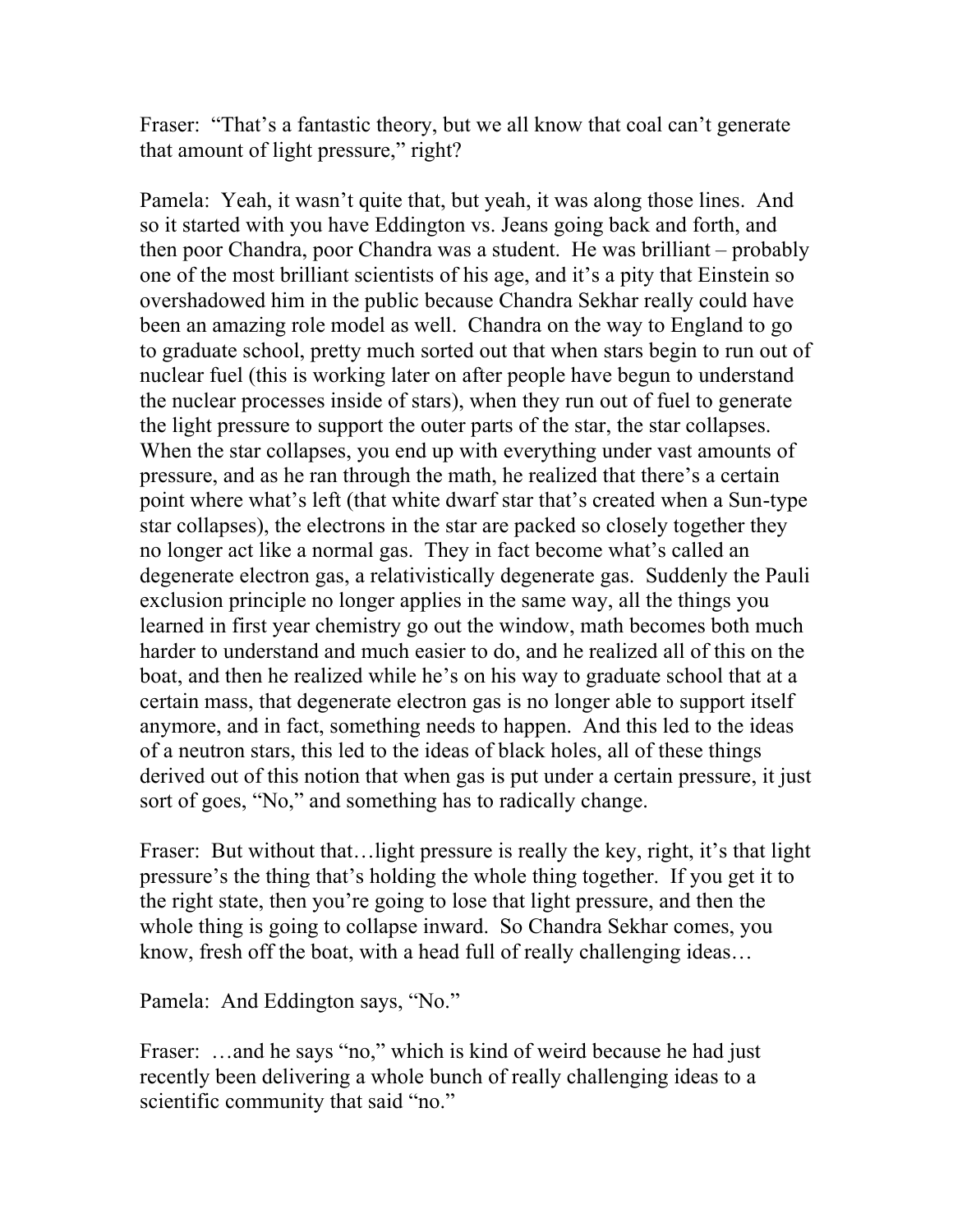Pamela: So this is one of those things that I look at, and it's one of these moments of a scientist being a human being, where poor Chandra, he spent night after night after night talking about his theories with this advisor, with this colleague, and goes to present at a conference, gets to the conference, sees when he gets to the conference that Eddington is speaking on the same topic he is -- the topic of what happens to stars when they no longer have light pressure supporting them, and Eddington basically gets up (the man Chandra's been discussing all off his ideas with), Eddington basically gets there and stands up and does what half the cranks in my inbox do, and says, "Who can believe this theory? It makes no sense! What is it that star's just going to collapse down until gravity prevents light from flying away?"

Fraser: "Like there's some kind of dark matter?"

Pamela: "Dark stars…"

Fraser: "I don't like it!"

Fraser: His scientific argument is very compelling, yeah.

Pamela: So Eddington basically makes the argument of "Black holes make my stomach unhappy, therefore, they can't exist," which isn't valid. And so it's this matter of Jeans and Eddington had this debate where Jeans was going, "You don't have a physical underlying theory, Dude," and Eddington continued on until it worked and everyone respected him. Then Chandra comes along and says, "I have a theory based on physics," and Eddington goes, "It doesn't make sense. Who can believe in those objects existing?"

Fraser: Now, I know that Eddington was a big fan of Einstein, too, right?

Pamela: Yes, and that was one of the interesting things that also came out of him being a Quaker in some ways is during WWI, when he looked around the community, he made the choice to try and keep science going, to keep the international community moving forward, even in these times of war, and it's wonderful to look at the various people who have done this during both WWI and WWII, and during WWI, he was one of the people that looked around and saw this theory being developed by a young German, and called attention to it, and because he was such a superb mathematician, he had the ability to really get a lot of insight out of what Relativity had to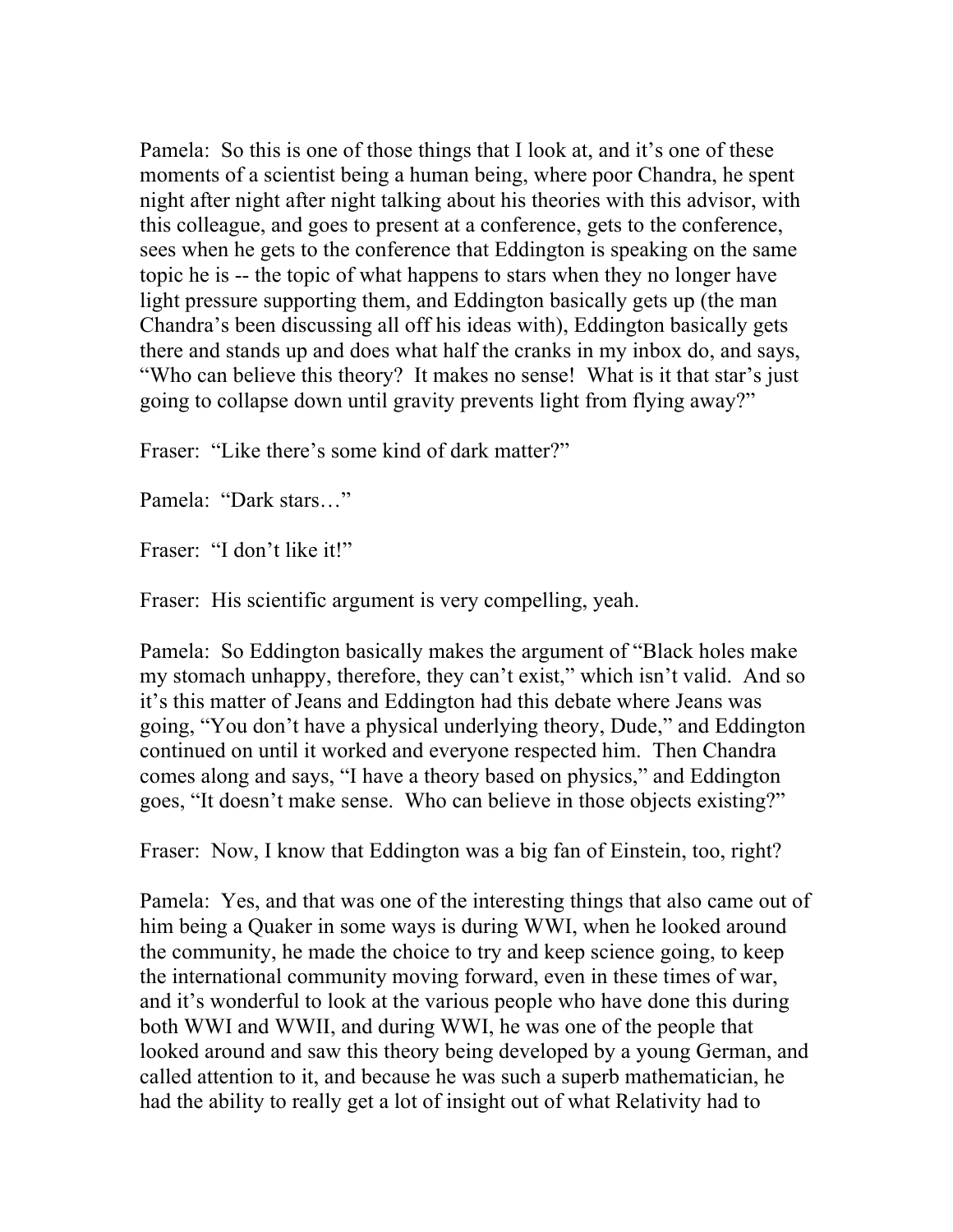offer, and so over the next actually decades, Eddington was one of the people working very hard to popularize Relativity, and to make it something that people who didn't have his mathematical abilities were actually able to comprehend, and Eddington actually worked really hard to…not just communicate it, but also prove it and led an expedition to take photos of the 1919 eclipse of the Sun to see if he could measure how the light from the stars got bent as it passed near the Sun to see if the bending reflected strictly Newtonian gravity, or both Newtonian gravity and the predictions of general Relativity.

Fraser: And so...and what was the result of the experiment? I know he…there was a great TV show. Did you see that? There was like a movie. It was called "Eddington and Einstein," or "Einstein and Eddington," and it sort of details the whole story and their letters back and forth, and the work that Eddington did that really helped validate Einstein's discoveries.

Pamela: And the funny part is that Eddington's observations weren't that great. There was actually a second team that made observations that seemed to rule out Relativity, but they had mechanical issues with their telescope, so Eddington just sort of ignored what they did, and read a lot into his poor observations, and the world was more than willing to accept Relativity based on this bad set of data that mostly kind of sort of mostly showed that Relativity worked. But since then there's lots and lots and lots of evidence taken with better telescopes, and we fully trust Relativity. It's just funny that the world accepted it based on kind of bad data.

Fraser: But would you say that Eddington's vote of confidence for the theory really helped propel Einstein as the science "rock star" that he became later on?

Pamela: [laughing] Well, I think the rock star had more to do with the fact that Einstein did have such a unique haircut and personality.

Fraser: Oh, OK. Right, but the point being that his ideas were deeply challenging to the established status quo, and yet to have such a prominent scientist in England being able to provide that level of, you know, commitment to stand behind it meant a lot to help Einstein's career path and helped him with his future, where he ended up in the United States, as well.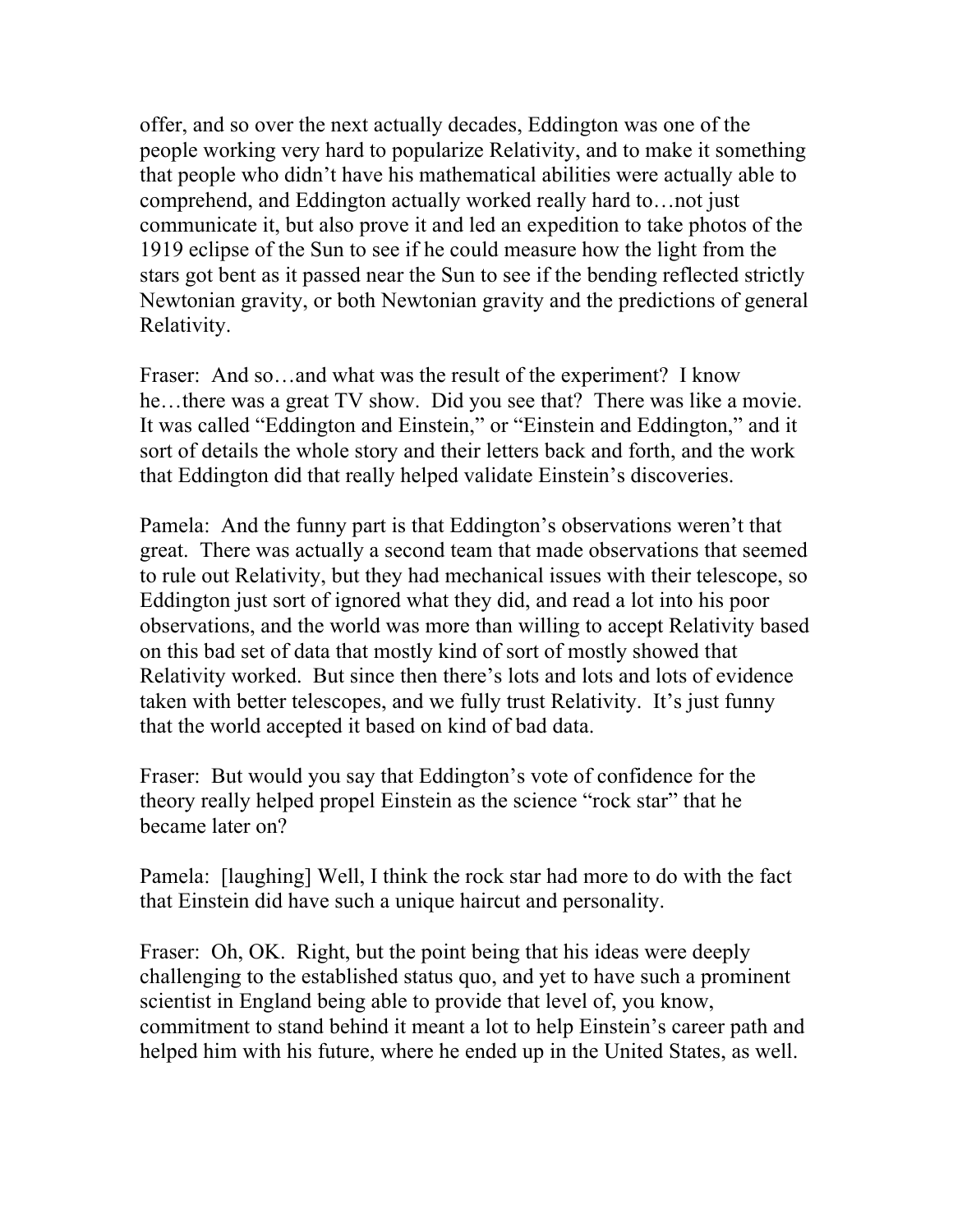Pamela: No, that's entirely true, and in a way Eddington helped popularize Einstein and also helped motivate Chandra to be an amazing researcher through, basically, making it impossible for Chandra to advance his career goals in England, and making it such that everyone knew about the work of this young German scientist, and so that young German scientist, Einstein, was able to get jobs in America, escape Germany, and have a fabulous career, and Chandra realized, I'm never going to have a career in England, got himself out of Dodge, went to Chicago, and built an amazing career there. So two completely different ways of motivating someone to switch universities, and Eddington was responsible in many ways for both of their different careers.

Fraser: So as some of the other thinking, like fusion, the ideas of fusion power in the star, you know, how did that inform his thinking? Where did those…?

Pamela: Well, so that all started to come in piecemeal. So he was developing his theories based in a lot of cases, just on dimensional analysis, so any of you who have taken a Physics class and had your teacher yell at you, "Did you check your units?" Eddington actually started with the units, he started figuring out "OK, so how do I balance this that and the other forces together to get everything balanced to balance the star?" and he identified the empty pieces, and then the rest of the scientific community luckily advanced and helped fill in those empty pieces, so it all came together. It was an awesome time, and it's hard to tell without dedicating the year to researching this how all the pieces came together specifically.

Fraser: He had a lot of pretty interesting philosophical ideas as well; I mean, he was not only a very skilled researcher, and really pushed the concept the solar physics idea ahead, but he actually had a lot of fairly interesting philosophical...you know, he was idealist. He had…a lot of his arguments came from that as well. 'How did he hold that' kind of played into his concepts, you know, his cosmology and his ideas on physics and astronomy, and things like that?

Pamela: I think, in a way, it led him down a very strange path in the end of his career, where he started trying to build, like so many scientists in the time did, a "theory of everything," but for him his theory of everything was actually numerology.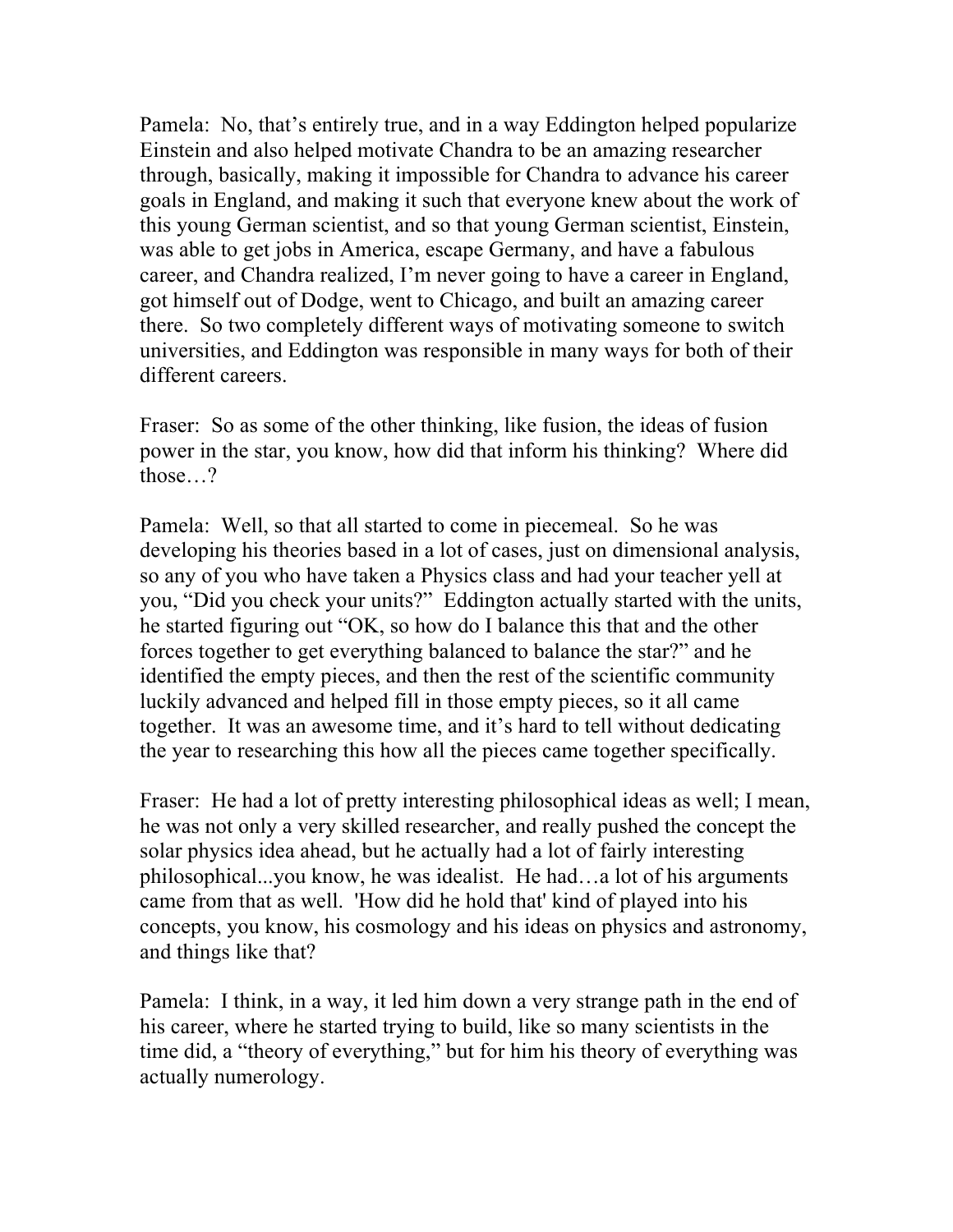Fraser: You know, in researching this show as well it was interesting to me that it's almost like when you begin your research into your theory of everything, that's when you're about to die

Pamela: That's when your career ends.

Fraser: That's when your career ends, and that's sort of the thing that will end everyone's lives, you know. Like Einstein was doing the same thing, and so you look at…and researcher after researcher: "And then, nearing the end of his years, he investigated the possibility of a theory of everything…"

Pamela: And now we mock him for what he looked at.

Fraser: And now we mock him for what he looked at, yeah, although there's a certain amount of mockery even reserved for Einstein.

Pamela: Einstein was determined that quantum was a bad thing.

Fraser: So, all I'm suggesting... if there are any researchers out there considering working on a theory of everything, be careful because it just might kill you. It's the cursed theory! That's just my theory.

Pamela: It's just really strange, the path that Eddington's career took toward the end because he was working really hard to try and figure out numbers and how they factor together, where he assumed that the numbers associated with electrons and protons had to be written into the firmament of the Universe, and if there was something special in the 1 over…at the time it was originally thought to be 136 of the fine-structure constant, and then when it was realized that it was closer to 1 over 137, he was like, "Oh, no, no, no! This all totally makes sense now."

Fraser: "That makes sense!"

Pamela: And it's just kind of sad to watch. I don't know.

Fraser: Alright, well, I think...so I guess we're going to wrap up, so where did he die?

Pamela: In England.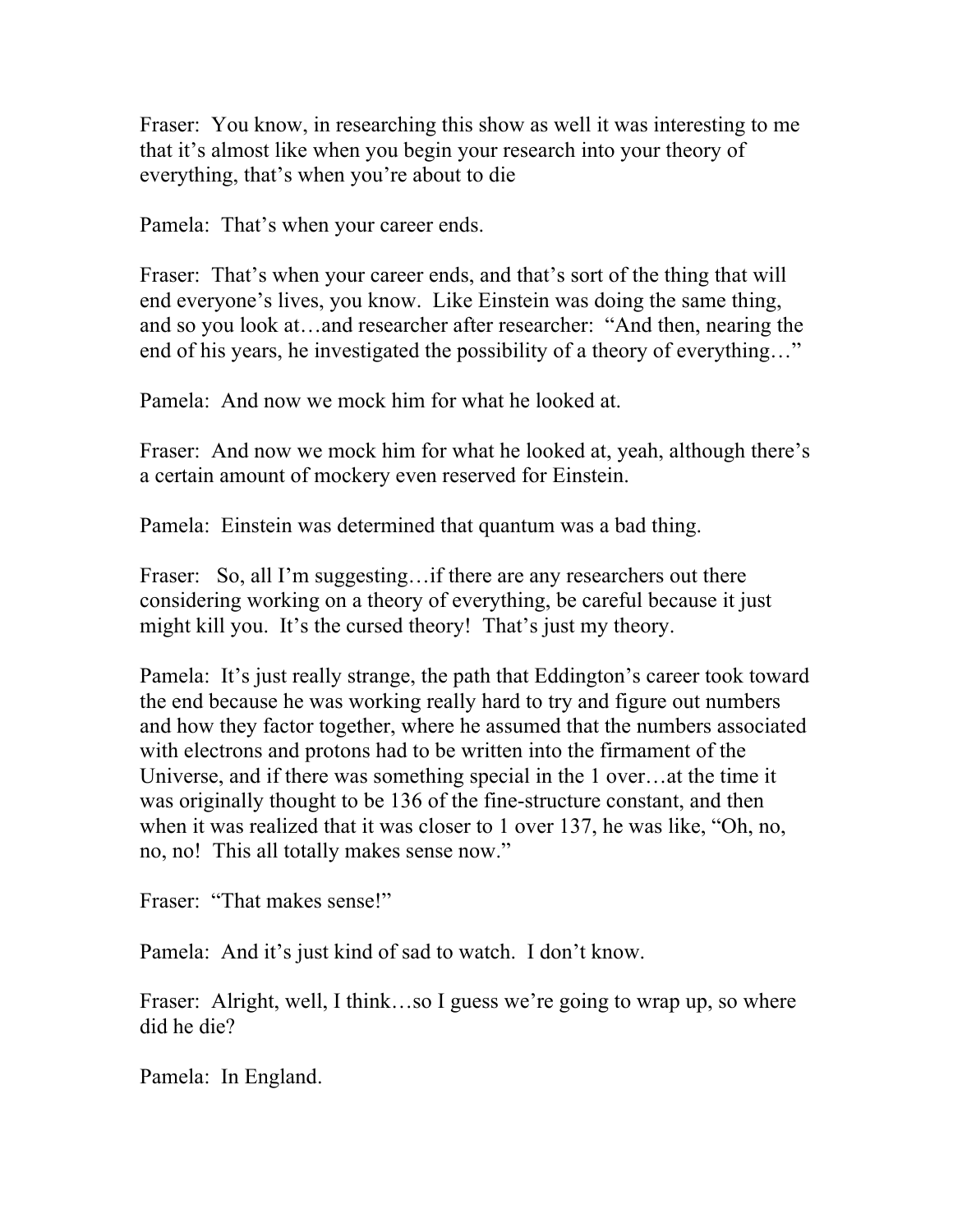Fraser: Yeah.

Pamela: Yeah. He lived a good life. He passed away toward the end of WWII, so he lived during that amazing time in England where the country saw all manner of horror, all manner of political change, all manner of social change. He passed away in 1948, having started his career at the beginning of WWI, really, as a professor, and it was an amazing time to be alive, especially where he was alive. And he really helped define our field, and almost, almost got to define the name of a mission, but they didn't launch it.

Fraser: Right, and so what happened with the mission? What was the mission supposed to do?

Pamela: It was supposed to search for Earth-like planets.

Fraser: [groan] That would have been awesome!

Pamela: Yeah, it would have. It would have. It's a mission that's canceled. It was going to be very similar to the Kepler mission, it was going to observe about 200,000 stars, look for changes in light due to the transits, it just never got built, so…

Fraser: And they made that terrible mistake of naming it before they launched it, and so now the Eddington name is…lost forever??

Pamela: Yeah.

Fraser: Really? Like, really?

Pamela: I don't know if it's forever. I don't know what the superstition about sharing names is, but right now ESA lists Eddington as canceled.

Fraser: Right, somebody should...well, I still think there's going to be a need to build a mission of almost that exact profile, especially when you look at the success that Kepler's been having in discovering planets, you know, to build another spacecraft right on the heels of that and discover Earth-size planets. I think it would be awesome…so I think that's great! Have you ever heard of the Eddington number for cycling?

Pamela: Yes! Yes!